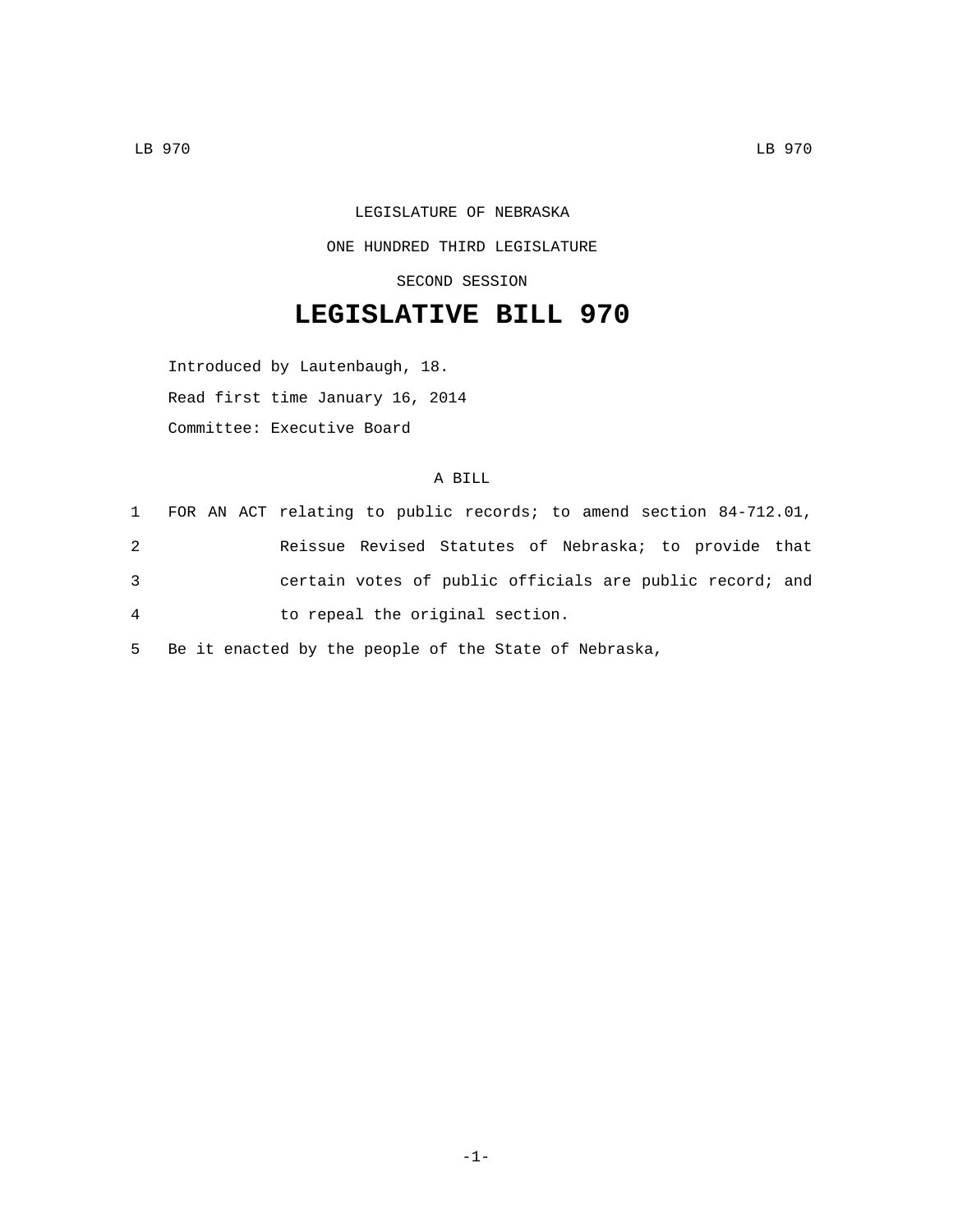LB 970 LB 970

 Section 1. Section 84-712.01, Reissue Revised Statutes of 2 Nebraska, is amended to read:

 84-712.01 (1) Except when any other statute expressly provides that particular information or records shall not be made public, public records shall include all records and documents, regardless of physical form, of or belonging to this state, any county, city, village, political subdivision, or tax-supported district in this state, or any agency, branch, department, board, bureau, commission, council, subunit, or committee of any of the foregoing. Data which is a public record in its original form shall remain a public record when maintained in computer files. All votes 12 taken by public officials in the course of their public duties shall 13 be considered public record.

 (2) When a custodian of a public record of a county provides to a member of the public, upon request, a copy of the public record by transmitting it from a modem to an outside modem, a reasonable fee may be charged for such specialized service. Such fee may include a reasonable amount representing a portion of the amortization of the cost of computer equipment, including software, necessarily added in order to provide such specialized service. This subsection shall not be construed to require a governmental entity to acquire computer capability to generate public records in a new or different form when that new form would require additional computer equipment or software not already possessed by the governmental 25 entity.